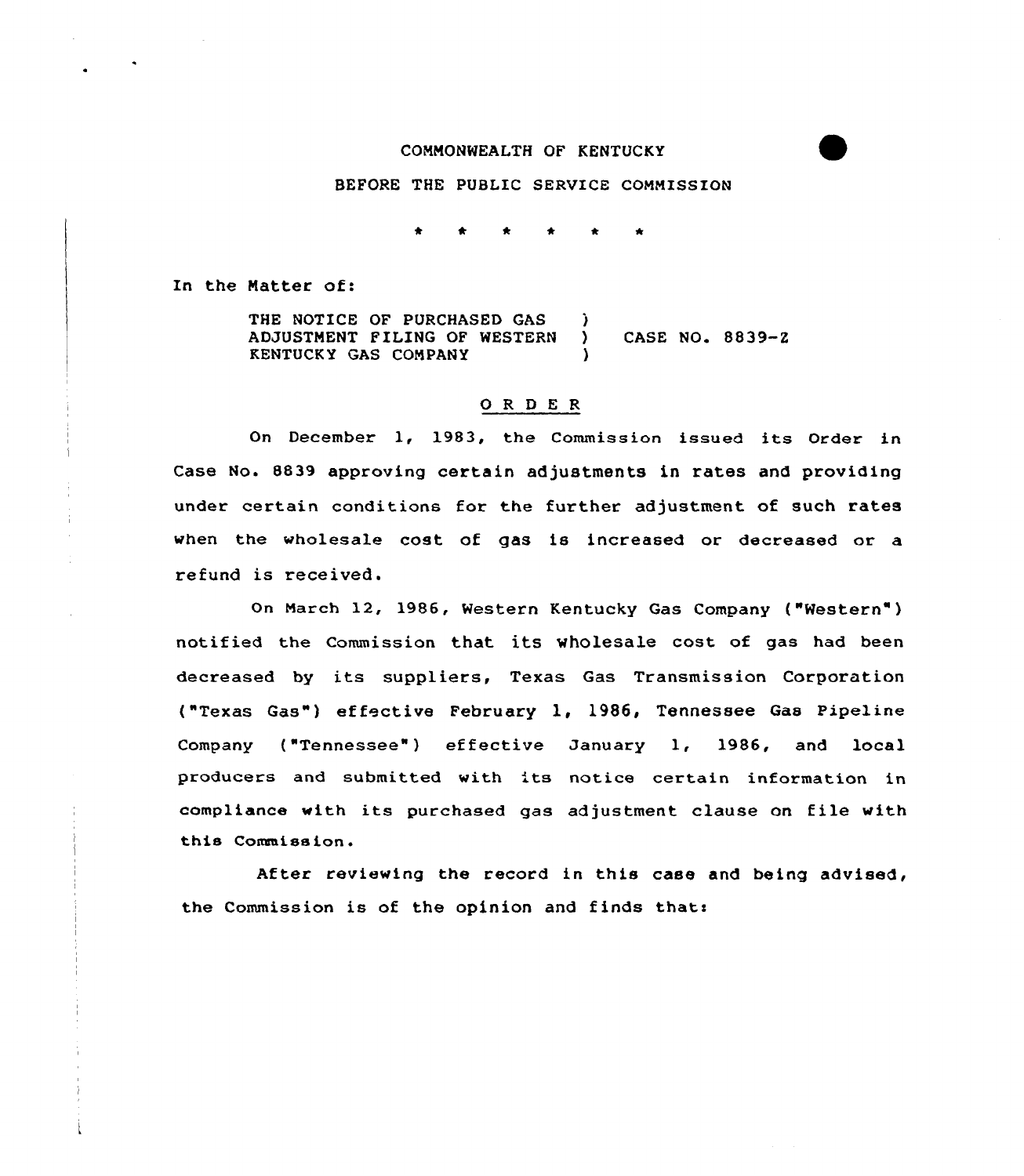(1) Western's notice of March 12, 1986, set out certain revisions in rates which Western proposed to place into effect, said rates being designed to pass on the wholesale decrease in price from its suppliers in the amount of \$87,362 or .24 cents per Ncf.

(2) Texas Gas filed decreased rates with the FERC to be effective February 1, 1986. Western requested an effective date for proposed rates of April 1, 1986, having already made provision in its application in Case No. 8839-Y to refund any overcollections resulting from this retroactive decrease.

(3) Tennessee filed decreased rates with the FERC to be effective January 1, 1986. Western requested an effective date for proposed rates of April 1, 1986, having already made provision in its application in Case No. 8839-Y to refund any overcollections resulting from this retroactive decrease.

(4) Western's adjustments in rates under the purchased gas adjustment provisions approved by the Commission in its Order in Case No. 8839, dated December 1, 1983, are fair, just and reasonable and in the public interest and should be effective with gas supplied on and after April 1, 1986.

IT IS THEREFORE ORDERED that:

(1) The rates in the Appendix to this Order be and they hereby are authorized effective with gas supplied on and after April 1, 1986, as Western requested.

(2) Within 30 days of the date of this Order Western shall file with this Commission its revised tariffs setting out the rates authorized herein.

 $-2-$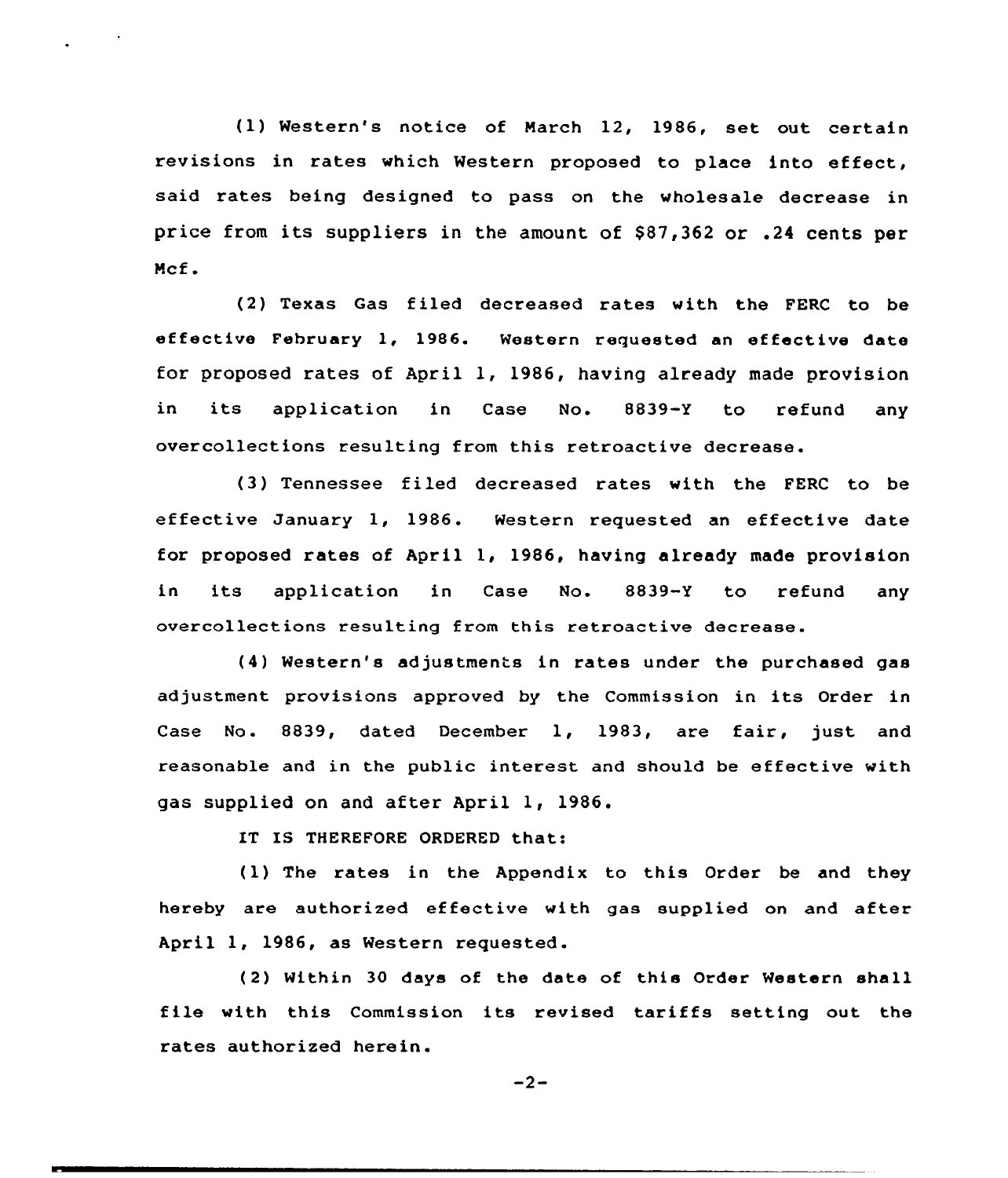Done at Frankfort, Kentucky, this 24th day of March, 1986.

PUBLIC SERVICE COMNISSION

rek D then  $\rightarrow$ Chairman Vice Chairman 1 Will

state and a

**Contract Contract** 

 $\blacktriangleleft$ 

ATTEST!

**Secretary**